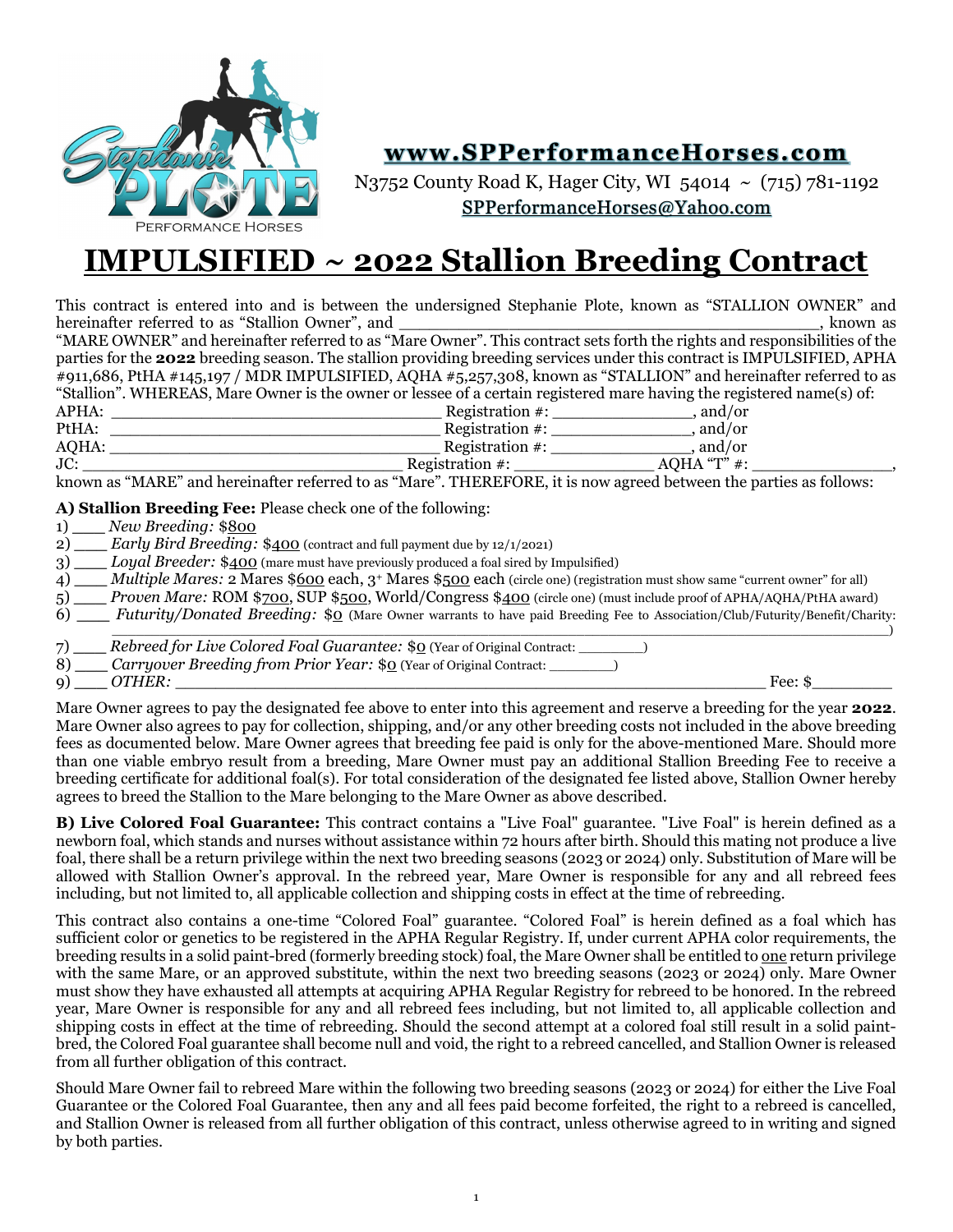**C) Carryover Breeding:** Should Mare Owner be unable to breed Mare in the current breeding season for any reason, the breeding reserved by this contract may be carried over for use within the next two breeding seasons (2023 or 2024). Mare owner will be responsible for any and all fees including, but not limited to, all applicable collection and shipping costs in effect at the time of breeding. Should Mare Owner fail to breed Mare within the following two breeding seasons (2023 or 2024), then any and all fees paid become forfeited, the right to a breeding is cancelled, and Stallion Owner is released from all further obligation of this contract, unless otherwise agreed to in writing and signed by both parties.

**D) Stallion:** Stallion was genetically tested by the Veterinary Genetics Laboratory at the University of California, Davis in 2016 with records on file with both APHA and AQHA. Test results show that Stallion is e/e for the Red Factor and A/A for Agouti; negative (N/N) for hyperkalemic periodic paralysis (HYPP), Hereditary Equine Regional Dermal Asthenia (HERDA), Glycogen Branching Enzyme Deficiency (GBED), Malignant Hyperthermia (MH), and Polysaccharide Storage Myopathy Type 1 (PSSM1); and positive (N/O) for Frame Overo (OLWS or LWO) and (N/W20) for Dominant White 20. No other recognized disease, color or pattern genes were detected at the time of testing. Stallion was also genetically tested for the disease panel by Animal Genetics, Inc. in 2015 with the same results as reported above. Animal Genetics was used again in 2019 to test for Immune-Mediated Myositis (IMM) with results reporting negative (N/N).

Please be aware that breeding a mare that is also positive  $(N/O)$  for frame overo (OLWS or LWO) has a 25% chance of producing a lethal white foal. It is highly recommended that Mare is tested before breeding! If Mare is found to be positive for OLWS, a substitute mare that is negative for OLWS should be considered. The OLWS gene has been detected in "solid" patterned horses including solid paint-bred/breeding stock paints, quarter horses and thoroughbreds as well as in tobiano and tovero patterned horses. APHA offers the OLWS individual test through UC Davis on their DNA Hair Kit Order Form for only \$25! Here is the link to the APHA forms: [https://apha.com/forms/registration-forms/.](https://apha.com/forms/registration-forms/)

Stallion Owner agrees to subscribe Stallion to the APHA Breeders' Trust and nominate Stallion to the NSBA Stallion Incentive Fund, NSBA Breeders Championship Futurity and NSBA Color Breeders Championship Futurity so all foals resulting from the 2022 breeding season shall be eligible for enrollment into these programs. Mare owner is responsible for any applicable mare and/or foal enrollment fees.

In the event the above-named Stallion dies or becomes unfit to breed, this contract shall become null and void and Stallion Owner is released from all further obligation of this contract. The Stallion Breeding Fee designated above and paid directly to the Stallion Owner by the Mare Owner shall be refunded to the Mare Owner if, and only if, the Mare has not been bred under the initial contract and is within the carryover period described above in letter C. No other fees or breeding costs incurred or paid by Mare Owner shall be refunded. In the event of the Stallion's death or inability to breed after Mare was bred but prior to the delivery of a live colored foal, the Live Foal Guarantee as well as the Colored Foal Guarantee as above described shall become null and void and any and all fees paid by Mare Owner shall not be refunded. Upon approval by both parties, should Stallion Owner own or stand another stallion, its services may be used to satisfy the Live Foal Guarantee. The Colored Foal Guarantee remains null and void unless substitute stallion also carries a Colored Foal Guarantee.

**E) Mare:** Mare Owner warrants that Mare is current on all recommended vaccinations and worming schedules, and if Mare is open or barren that Mare has had a negative uterine culture and equine cytology with sensitivity performed within 30 days of breeding and Mare Owner agrees to provide said test results should Stallion Owner request them. Stallion Owner may refuse to ship semen to Mare without said tests. Maiden mares in absence of said tests may be required to provide satisfactory results prior to a third shipment of semen. Should the Mare die or become unfit to breed prior to breeding, Mare Owner shall be required to breed a substitute mare to the Stallion, or a transfer of the breeding may be allowed at the sole discretion of the Stallion Owner. No refunds shall be permitted. No other fees or charges incurred, including those for collection and shipping, are refundable.

**F) Shipped Cooled Semen:** Anticipated Date for First Request to Ship Semen:

**All parties agree that the Stallion Breeding Fee and any applicable collection, shipped semen charges, container deposits, etc. must be received and paid in full prior to collection of semen.** Stallion Owner shall authorize the veterinary clinic to ship semen collected from Stallion in an appropriate chilled semen container by an overnight courier, such as Fed-Ex/UPS, or if semen is needed the same day via an airline, to the address of record provided in writing by the Mare Owner on the day when the semen is collected. Stallion Owner further certifies that the semen, when collected, will be of such a degree of mobility and motility so as to reasonably be acceptable for breeding.

The Mare Owner certifies that Stallion Owner is obligated to transport cooled semen to the address of record which has been provided in writing on the Semen Request Form by the Mare Owner prior to any shipment. If the Mare Owner requests more than one shipment, the semen will be shipped to the last known address of record provided by the Mare Owner unless otherwise specified in writing and confirmed by the Stallion Owner.

Each semen shipment shall be at the cost charged directly by the veterinary clinic used for collection and shipping. Topline Equine Veterinary Care (TEVC) will be the main clinic used with Stillwater Equine Veterinary Clinic (SEVC) being the back up.

At the time of this contract, the cost for collection and shipment via TEVC is \$370 for Fed-Ex/UPS Standard Service Monday through Friday, \$400 for Fed-Ex/UPS Saturday Service or starting at \$480 for Counter-to-Counter (CTC) Service. CTC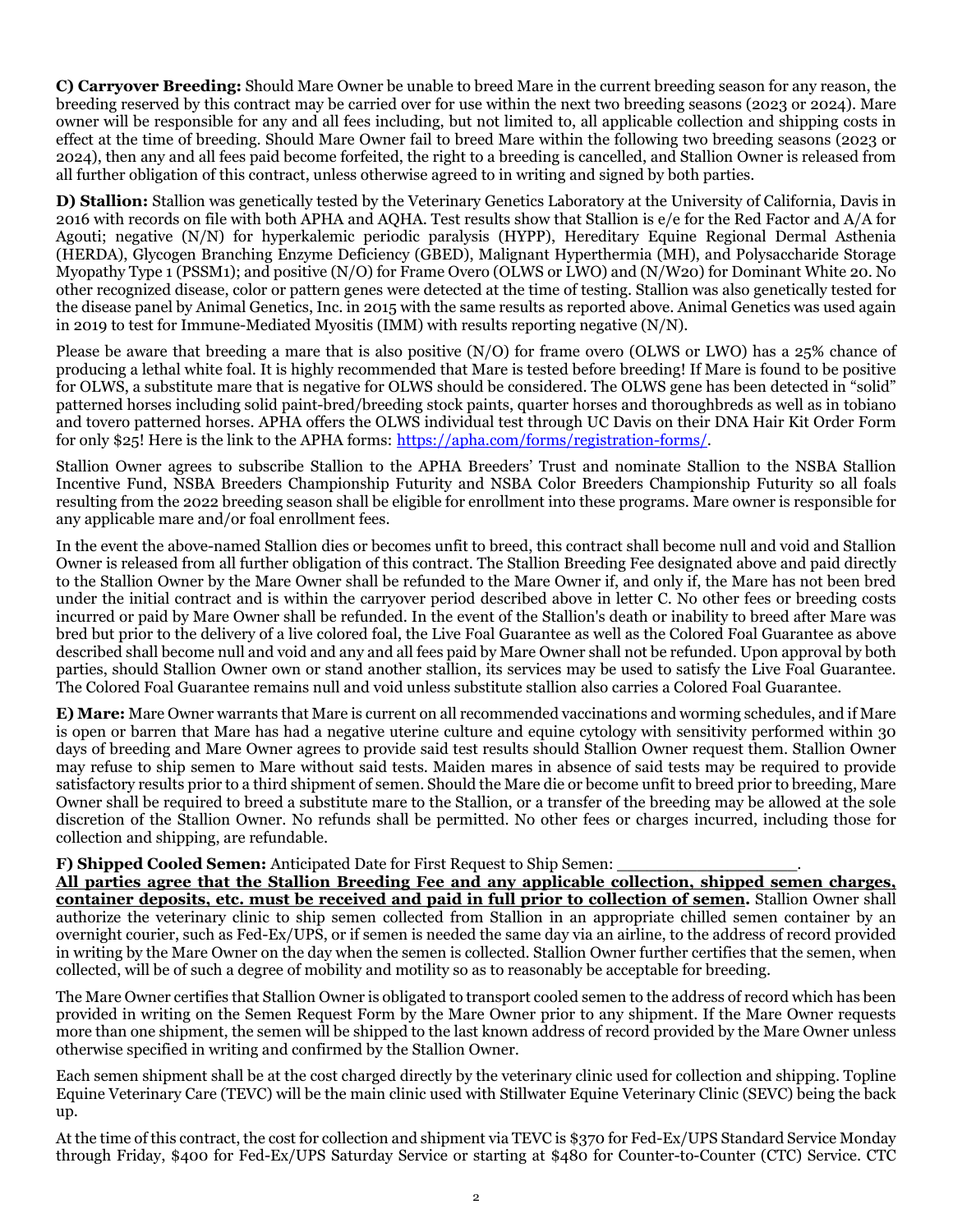charges will be determined at time of request based on actual costs incurred including courier fees. If an Equitainer is used, a deposit of \$300 is required. The Equitainer must be returned to TEVC, with shipping charges prepaid, within 24 hours after insemination. If Equitainer is not received within 3 business days from shipment, Mare Owner will be assessed a \$25/day rental fee. All costs/deposits must be paid in advance of the collection/shipment of semen and a credit card must be on file with TEVC. The cost for collection at SEVC is \$300 and the cost of shipping will be the actual cost charged by the courier at the time of shipment. On average, Fed-Ex charges have been around \$200 for weekday delivery. The costs listed for collection/shipment here and online are subject to change at any time at the discretion of TEVC and SEVC. Mare owner will be notified at time of semen request if changes in pricing have occurred.

It is the Stallion Owner's stated preference that all shipments be made to and inseminations performed at established breeding farms. The Mare Owner certifies that the address of record for shipment is a suitable facility for the artificial insemination of the Mare contracted to be bred. It is imperative that Mare Owner's veterinarian is aware of Mare's current breeding status and that she is, in fact, ready to breed. In addition, the Stallion Owner may refuse to make repeated shipments of cooled semen if the shipments, as deemed by the Stallion Owner, will not reasonably lead to the successful insemination of the Mare as contracted. Further, the Mare Owner certifies that only the Mare who is the subject of the breeding contract shall be inseminated by the shipped cooled semen of the Stallion.

Best efforts will be made to provide shipped cooled semen on an as required basis according to Stallion Owner's collection/shipment days. However, a contract for cooled semen does not guarantee that semen will be available on the day you submit your request if proper notice is not provided.

**All requests for semen must be made at least 24 hours in advance of collection/shipping date.** Semen requests are filled in the order in which they are received. Shipped semen may only be requested to ship on regularly scheduled breeding days. Monday, Wednesday and Friday are collection/shipping/breeding days. Orders for semen received after 8:00am CST may not be able to meet courier or airline schedules. Mare Owner is responsible for collection/shipping charges for cancellations received on collection/shipping days if already processed. We will make every attempt to get cooled semen to your Mare in good condition, however, we make no guarantees or warranties that the semen will be in good condition upon arrival.

All of the parties to this agreement agree that the obligations of performance by the Stallion Owner shall be met when the cooled semen shipment is accepted by or at the address of the shipping firm/agent. Acceptance shall be defined as the contract expedited parcel delivery carrier actually receiving the package and receiving a signature from a representative on the shipment documents maintained during the ordinary course of business by the contract expedited parcel delivery carrier or airline counter. All parties to this agreement agree that the risk of loss transfers to the Mare Owner upon this acceptance of shipment.

The parties agree to strictly abide by and comply with all APHA, PtHA and/or AQHA rules and requirements concerning the use and handling of Transported Cooled Semen and Artificial Insemination.

Stallion Owner and Mare Owner agree to execute a "Transported Semen Breeders Certificate" and shall comply with any parentage verification as required by APHA, PtHA and/or AQHA. Fees for parent verification and foal registration are at the Mare Owner's expense.

**G) Registration/Breeder's Certificate(s):** Stallion Owner shall issue Foal Registration/Breeder's Certificate(s) upon receipt of full payment of all fees incurred during breeding season including those due to TEVC or SEVC and Mare Owner's notification to Stallion Owner that Mare has produced a live foal.

**H) Payment Methods:** Payments to Stephanie Plote Performance Horses (SPPH) are accepted in the form of cash, check, Venmo, Zelle or PayPal Friends & Family. A 5% Bank Fee will apply to payments "invoiced" or paid as "Goods & Services" via PayPal and a \$50 Bank Fee will apply to returned checks.

Payments to TEVC and SEVC are accepted in the form of cash, check or credit card.

**Note: A credit card must be on file with vet clinic regardless of payment method used for shipment.** All fees include any applicable 5.5% WI Sales Tax.

### **I) General Conditions:**

1) It is understood that the breeding season commences on February 1 of the calendar year and terminates July 1 of the same calendar year. Mares that do not come into season or are not settled within said breeding season as above described shall be carried over to the following year. In the Rebreed Year, Mare Owner agrees to pay any and all rebreed fees including, but not limited to, all applicable semen collection, semen shipment, mare care, veterinary, etc. fees in effect at the time.

2) Release/Hold Harmless. Mare Owner agrees to hold Stallion Owner, breeding facility and their respective agents, employees, representatives, assigns, affiliated persons, and/or others acting on their behalf harmless and release liability if Mare does not settle or foal does not survive.

3) WARNING-UNDER WISCONSIN LAW, AN EQUINE PROFESSIONAL IS NOT LIABLE FOR AN INJURY TO OR THE DEATH OF A PARTICIPANT IN EQUINE ACTIVITIES RESULTING FROM THE INHERENT RISKS OF EQUINE ACTIVITIES.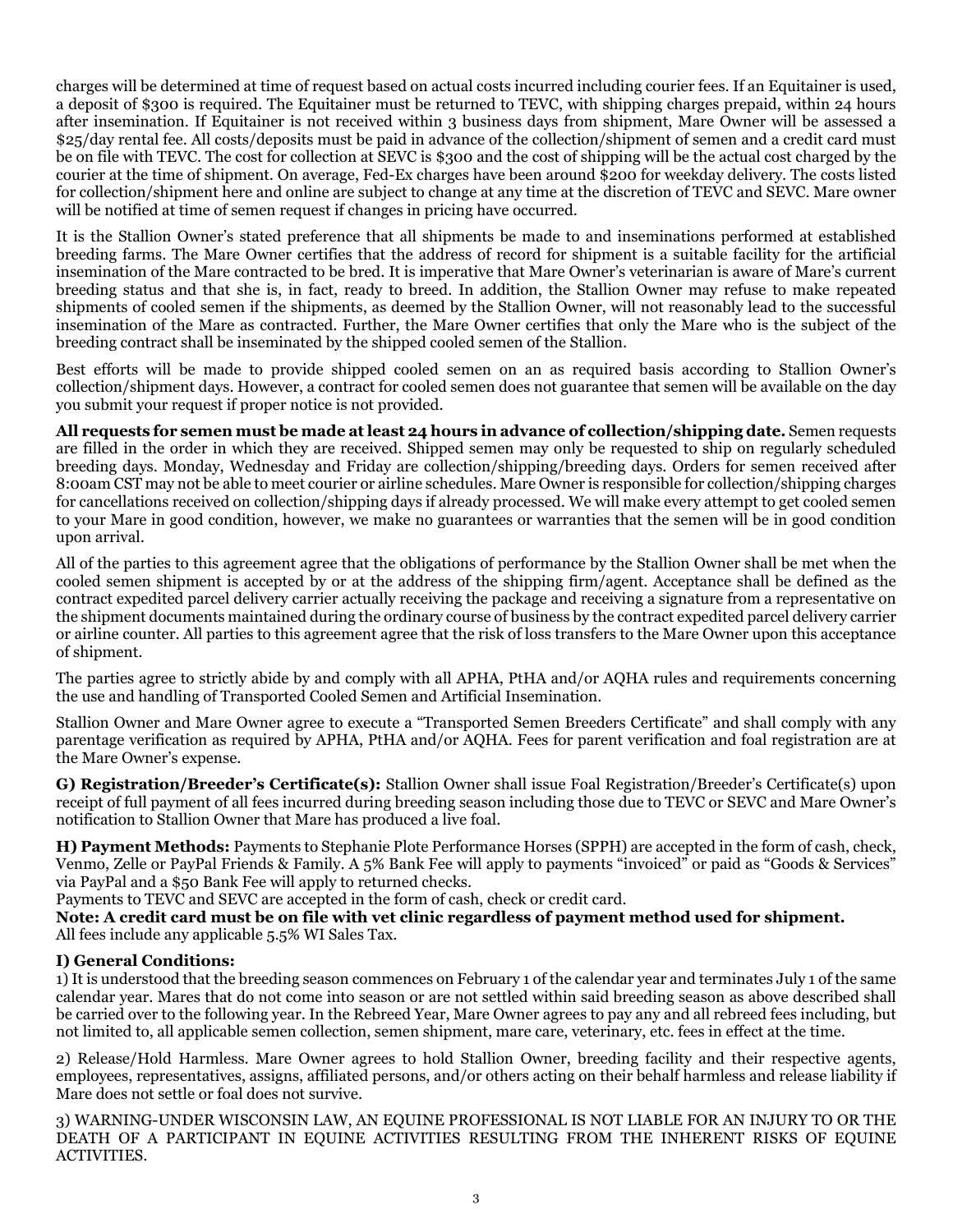4) All action with respect to this agreement will be instituted in a court sitting in Pierce County, Wisconsin and the Mare Owner irrevocably and unconditionally submits to the jurisdiction (both subject matter and personal) of such court and waives any objection to the venue in such court and waives any claim that any actions have been brought in an inconvenient forum.

5) This contract represents the entire agreement between the parties and is not assignable by Mare Owner without written permission of Stallion Owner. No other agreements, promises, or representations, verbal or implied, are included herein unless specifically stated in this written agreement. This contract is made and entered into in the State of Wisconsin, and shall be enforced and interpreted in accordance with the laws of said State. In the event one or more parts of this contract are found to be unenforceable or illegal, the other portions hereof shall be deemed in full force and effect.

 \_\_\_\_\_\_\_\_\_\_\_\_\_\_\_\_\_\_\_\_\_\_\_\_\_\_\_\_\_\_\_\_\_\_\_\_\_\_\_\_\_\_\_\_\_\_\_\_\_\_\_\_\_\_\_\_\_\_\_\_\_\_\_\_\_\_\_\_\_\_\_\_\_\_\_\_\_\_\_\_\_\_\_ \_\_\_\_\_\_\_\_\_\_\_\_\_\_\_\_\_\_\_\_\_\_\_\_\_\_\_\_\_\_\_\_\_\_\_\_\_\_\_\_\_\_\_\_\_\_\_\_\_\_\_\_\_\_\_\_\_\_\_\_\_\_\_\_\_\_\_\_\_\_\_\_\_\_\_\_\_\_\_\_\_\_\_

6) Additional Terms and Conditions: \_\_\_\_\_\_\_\_\_\_\_\_\_\_\_\_\_\_\_\_\_\_\_\_\_\_\_\_\_\_\_\_\_\_\_\_\_\_\_\_\_\_\_\_\_\_\_\_\_\_\_\_\_\_\_\_\_\_

#### **MARE OWNER/LESSEE SIGNATURE & DATE: \_\_\_\_\_\_\_\_\_\_\_\_\_\_\_\_\_\_\_\_\_\_\_\_\_\_\_\_\_\_\_\_\_\_\_\_\_\_\_\_\_\_\_\_\_\_\_\_\_\_\_\_\_\_\_\_\_\_\_\_**

*Copies included with this contract at commencement: Copy of front and back of Mare's Registration Papers for all applicable Breed Associations (APHA/PtHA/AQHA/JC) showing Mare Owner as Current Owner or Lease Agreement(s) (if applicable); Verification of Award(s) for Proven Mare Discount (if applicable).*

*A completed Semen Request Form must be provided prior to request for first shipment.*

*All breeding fees owed to SPPH and all collection/shipping fees owed to TEVC / SEVC must be paid in full prior to collection.*

**STALLION OWNER/AGENT SIGNATURE & DATE:** \_\_\_\_\_\_\_\_\_\_\_\_\_\_\_\_\_\_\_\_\_\_\_\_\_\_\_\_\_\_\_\_\_\_\_\_\_\_\_\_\_\_\_\_\_\_\_\_\_\_\_\_\_\_\_\_\_\_\_\_\_\_\_\_\_\_

Updated 2/1/2022